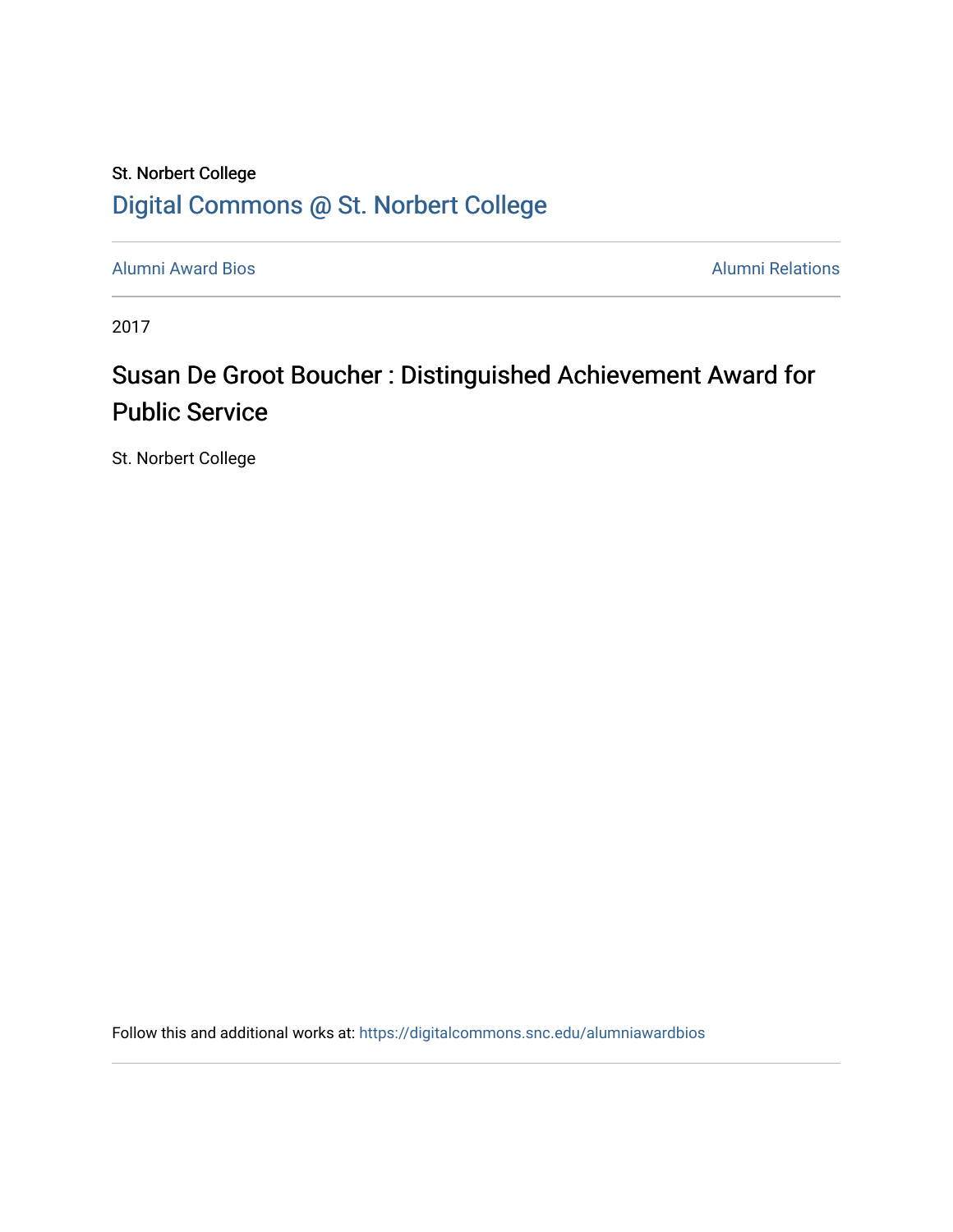



Q

[Academics](https://www.snc.edu/academics) [Admission](https://www.snc.edu/admission) [Campus Life](https://www.snc.edu/campuslife) [Living Norbertine](https://www.snc.edu/livingnorbertine) [Athletics](https://www.snc.edu/athletics) [About](https://www.snc.edu/about)

[Alumni](https://www.snc.edu/alumni/) [Alumni Awards](https://www.snc.edu/alumni/awards/) 2017 Distinguished Achievement Award for Public Service A

#### [Alumni](https://www.snc.edu/alumni/index.html)

[Events & Reunions](https://www.snc.edu/alumni/event/index.html) [Behind the Arch](https://www.snc.edu/alumni/event/behindthearch/) [Benefits and Services](https://www.snc.edu/alumni/benefits.html) [Get Involved](https://www.snc.edu/alumni/getinvolved.html) [Give to SNC](http://giving.snc.edu/) [Alumni Awards](https://www.snc.edu/alumni/awards/index.html) [Past Recipients](https://www.snc.edu/alumni/awards/recipients.html) [Knight Lights](https://www.snc.edu/alumni/knightlights/index.html) [Alumni-Owned](https://www.snc.edu/alumni/directory/index.html) [Businesses Network](https://www.snc.edu/alumni/directory/index.html) [Alumni Board](https://www.snc.edu/alumni/alumniboard.html) [Student Alumni](https://www.snc.edu/alumni/saa.html) [Ambassadors](https://www.snc.edu/alumni/saa.html) [Staff](https://www.snc.edu/alumni/contactus.html)

# 2017 Distinguished Achievement Award for Public Service



#### Susan De Groot Boucher '73

It's a rare person who can claim graduate degrees in both law and music; rarer still is one who has put each of those degrees to work as admirably as Susan De Groot Boucher '73.

Susan earned her bachelor's degree in music, with honors, from St. Norbert College, and continued to excel in that discipline while attaining a master's degree from Wichita State University.

For nearly two decades, she volunteered her talents on the piano at Edgewood High School and Blessed Sacrament Grade School in Madison, serving as accompanist for the

schools' musicals and choirs. Several times each day for weeks on end, Susan would set work aside to travel to the schools for rehearsals and performances. For this tireless effort, she was inducted into the high school's Hall of Fame of Fine Arts, and in 2011, she received the Community Service Award from the Wisconsin Music Educators Association, in recognition of her selfless contributions.

At the same time, Susan was pursuing a career in law. After Wichita State, she enrolled in the University of Wisconsin-Madison Law School, and received her Juris Doctor degree in 1978. That same year, she began a practice in estate planning, probate and marital property with the Madison firm Aagaard & Nichol. Ten years into her legal career, she joined her husband, Joe, at